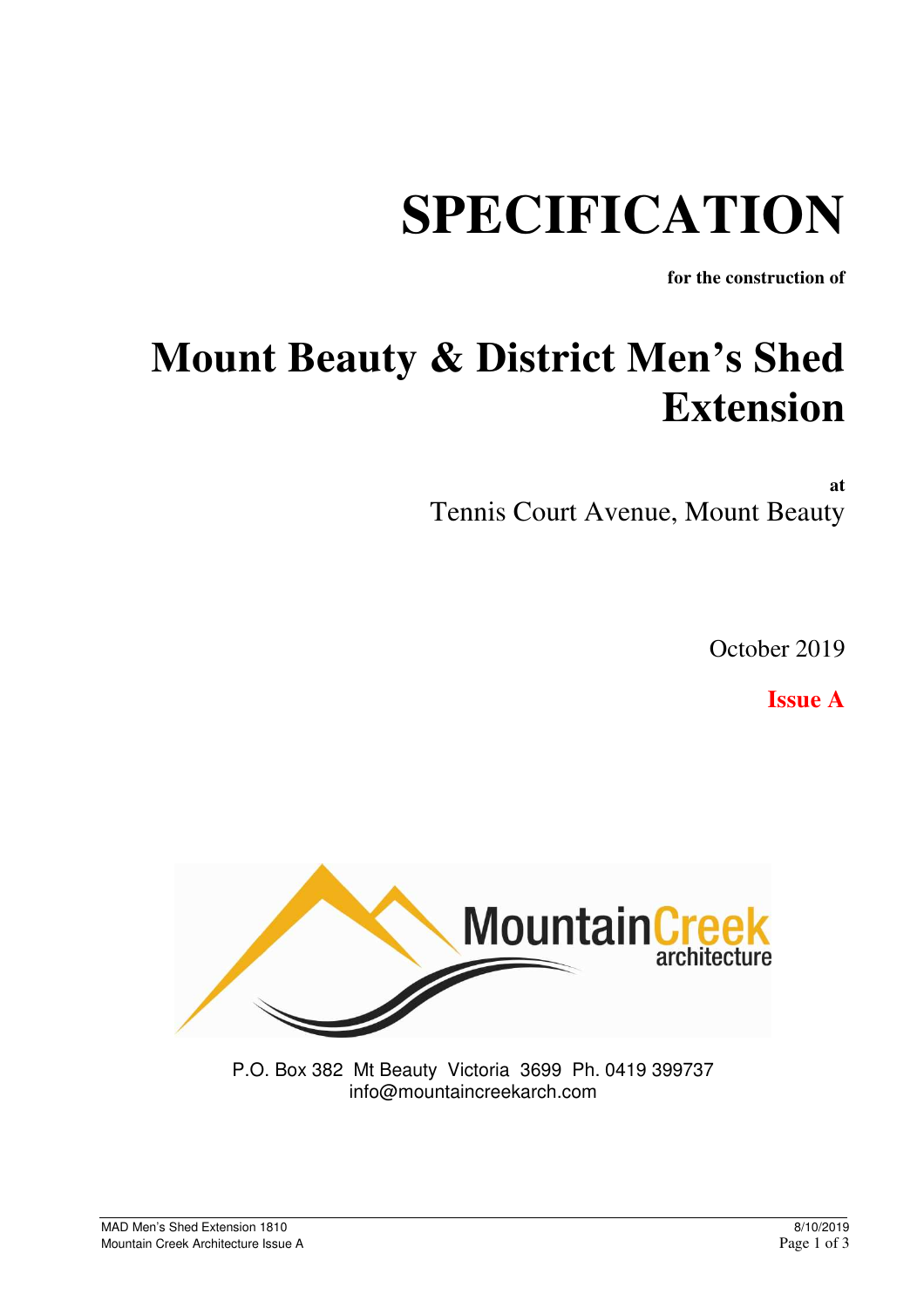#### **1. DEMOLITION**

Remove window to existing toilets. Make good. Remove downpipe where shown on drawings.

#### **2. EXCAVATION AND FILL**

Excavation and foundation preparation has been done.

Excavate for raft slab and edge beams to engineer's design.

Termite control: Provide 150mm visual barrier to perimeter of concrete slab. Refer Concrete section for additional termite treatment.

#### **3. STORM DRAINAGE**

Install downpipes where shown on drawings to match existing. Stormwater connection by others

#### **4. CONCRETE**

Supply and install termite control, concrete, reinforcing steel, formwork, for strip footings, floor slabs, paving, pits, curbs etc.

Concrete to be built in accordance with AS2870 Residential Slabs & Footings.

Construct concrete raft slab, edge beams and internal beams as per engineering drawings.

| Item                    | <b>Description</b>                                                 |
|-------------------------|--------------------------------------------------------------------|
| Reinforcing steel:      | Clean, no mud, oil or rust. Provide bar chairs                     |
| Waterproofing membrane: | 0.2mm thick plastic premium quality                                |
| Concrete                | 20 mPa strength at 28 days.                                        |
|                         | Use no additives without authority                                 |
| Termite control         | Provide Termimesh stainless steel mesh or Kordon sheet to all slab |
|                         | penetrations.                                                      |

#### **5. METAL FRAMING**

Supply and install steel portal frames, wall frames, roof framing, verandah columns to engineer's specifications.

#### **6. CARPENTRY**

Supply & erect wall and floor framing as shown. All timber framing to be termite resistant treated.

| Carpentry           |                                     |                        |                      |                |  |  |
|---------------------|-------------------------------------|------------------------|----------------------|----------------|--|--|
| <b>ITEM</b>         | <b>TIMBER NAME</b><br><b>Stress</b> |                        | <b>SIZE</b>          | <b>SPACING</b> |  |  |
|                     | Grade                               |                        |                      |                |  |  |
| <b>Bottom Plate</b> | MGP10                               | Radiata pine           | $90 \times 45$       |                |  |  |
| Top Plate           | MGP10                               | Radiata pine           | 2 off $90 \times 45$ |                |  |  |
| <b>Studs</b>        | MGP10                               | Radiata pine           | $90 \times 45$       | 450 centres    |  |  |
| Noggings            | MGP10                               | Radiata pine           | $90 \times 45$       |                |  |  |
| Floor joists        |                                     | Refer Struct Eng comps |                      |                |  |  |
| Floor sheet         |                                     | T&G Particleboard      | 19mm min             |                |  |  |

#### **7. THERMAL INSULATION**

Provide thermal insulation as below.

| <b>Item</b>               | Description | <b>R-Rating</b>      | Manufacturer             |
|---------------------------|-------------|----------------------|--------------------------|
| Wall insulation           | AirCell     | D                    | $\mathbf{v}$<br>Kingspan |
| Roof insulation & sarking | AirCell     | $D \Omega$<br>$\sim$ | $T$ .<br>Kingspan        |

#### **8. METAL ROOFING, CLADDING & PLUMBING**

Metal roofing, downpipes, gutters.

| <b>Item</b><br><b>Description</b> |                  | <b>Finish / Colour</b>    | <b>Supplier</b> | <b>Dimensions</b> |
|-----------------------------------|------------------|---------------------------|-----------------|-------------------|
| Metal Roof corrugated             | CustomOrb        | 'Evening Haze' Colorbond  | Lysaght         | 0.47mm gauge      |
| Safety mesh                       | Below roof sheet | Galvanised                | AusMesh         | 300x150x2         |
| Roof ventilators                  | Whirlybird 2 off | 'Evening Haze' Powdercoat |                 | 300 diam          |
| <b>Eaves Gutters</b>              | Quad 115         | 'Woodland Grey' Colorbond | Lysaght         | $90 \times 115$   |
| Downpipes                         | Circular         | 'Gully' Colorbond         |                 |                   |
| Metal Wall Cladding               | Longspan         | 'Gully' Colorbond         | Stramit         | 0.42mm gauge      |